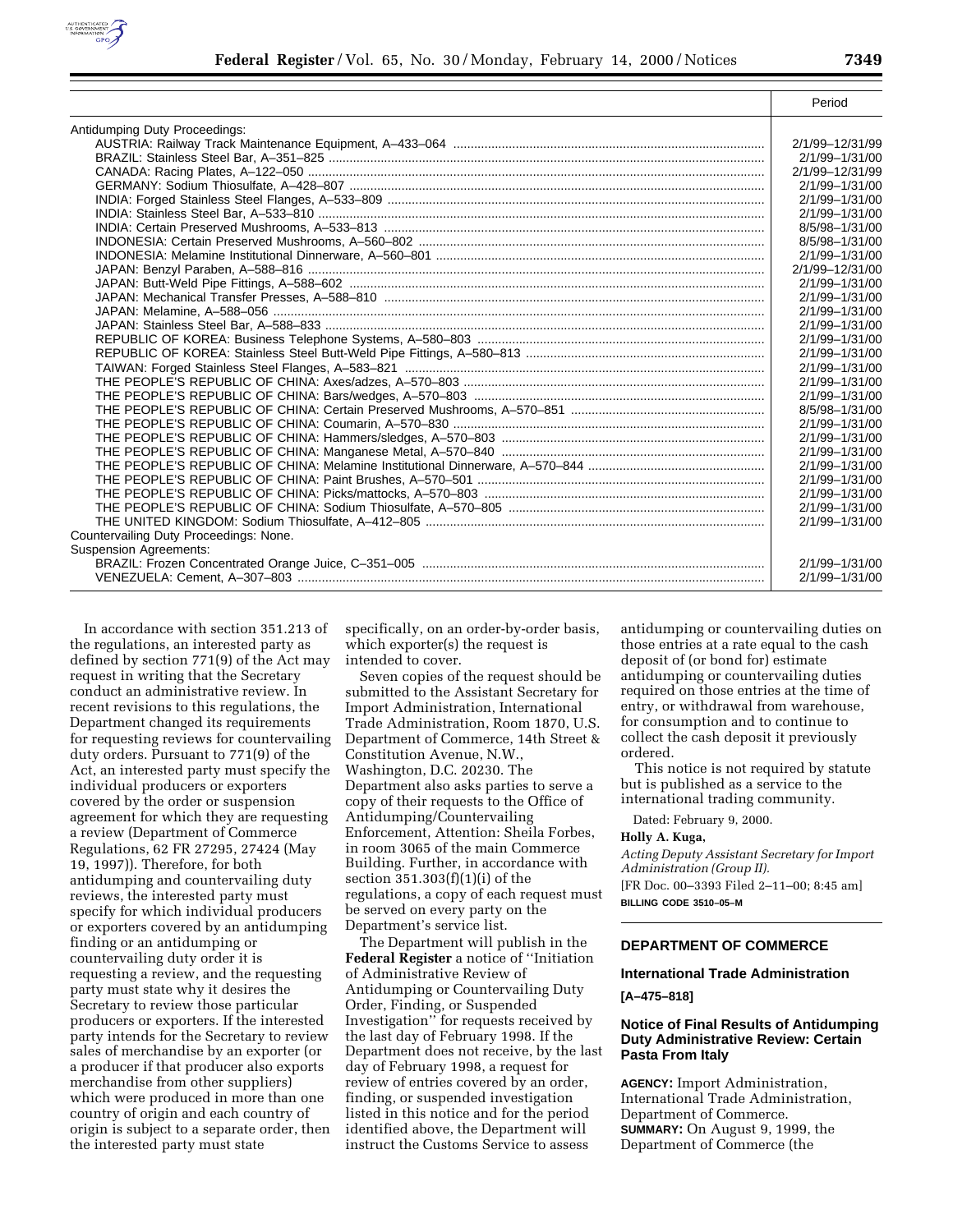Department) published the preliminary results and a partial rescission of its administrative review of the antidumping duty order on certain pasta from Italy. This review covers shipments by seven respondents during the period of review July 1, 1997, through June 30, 1998.

For our final results, we have found that, for certain respondents, sales of the subject merchandise have been made below normal value (NV). We will instruct the United States Customs Service to assess antidumping duties equal to the difference between the export price (EP) or constructed export price (CEP) and the NV.

**EFFECTIVE DATE:** February 14, 2000.

**FOR FURTHER INFORMATION CONTACT:** John Brinkmann or Jarrod Goldfeder, Office of AD/CVD Enforcement, Group II, Import Administration, International Trade Administration, U.S. Department of Commerce, 14th Street and Constitution Avenue, NW., Washington, DC 20230; telephone: (202) 482–4126 or (202) 482–2305, respectively.

## **SUPPLEMENTARY INFORMATION:**

## **Applicable Statute and Regulations**

Unless otherwise indicated, all citations to the statute are references to the provisions effective January 1, 1995, the effective date of the amendments made to the Tariff Act of 1930 (the Act), by the Uruguay Round Agreements Act (URAA). In addition, unless otherwise indicated, all citations to the Department's regulations refer to the regulations codified at 19 CFR part 351 (April 1999).

#### **Case History**

This review covers the following manufacturers/exporters of merchandise subject to the antidumping duty order on certain pasta from Italy: (1) Commercio-Rappresentanze-Export S.r.l. (Corex); (2) F.lli De Cecco di Filippo Fara S. Martino S.p.A. (De Cecco); (3) La Molisana Industrie Alimentari S.p.A. (La Molisana); (4) N. Puglisi & F. Industria Paste Alimentari S.p.A. (Puglisi); (5) Pastificio Antonio Pallante (Pallante); (6) Pastificio Maltagliati S.p.A. (Maltagliati); and (7) Rummo S.p.A. Molino e Pastificio (Rummo).

On August 9, 1999, the Department published the preliminary results of this review. *See Notice of Preliminary Results and Partial Rescission of Antidumping Duty Administrative Review: Certain Pasta from Italy,* 64 FR 43152 (*Preliminary Results*). As noted in the *Preliminary Results,* we rescinded this review with respect to F. Divella Molina e Pastificio, Pastificio Fabianelli

S.p.A., Industria Alimentari Colavita S.p.A., and Riscossa F.lli Mastromauro S.r.l., because each of these companies timely filed letters with the Department withdrawing the requests for reviews and because there were no other requests for reviews of these companies. On September 15, 1999,<sup>1</sup> we received case briefs from: (1) Borden, Inc., New World Pasta, Inc., and Gooch Foods, Inc. (collectively, the petitioners), and (2) four of the manufacturers/exporters that participated in this review (De Cecco, La Molisana, Maltagliati, and Rummo). We received rebuttal briefs from the petitioners, De Cecco, and Maltagliati on September 22, 1999. A public hearing was not held with respect to this review.2

On November 30, 1999, the Department extended the time limits for completion of the final results of this review by 60 days. *See Certain Pasta from Italy: Extension of Final Results of Antidumping Duty Administrative Review,* 64 FR 68320 (December 7, 1999). We issued supplemental questionnaires to and received responses from De Cecco in December 1999.

#### **Scope of Review**

Imports covered by this review are shipments of certain non-egg dry pasta in packages of five pounds (2.27 kilograms) or less, whether or not enriched or fortified or containing milk or other optional ingredients such as chopped vegetables, vegetable purees, milk, gluten, diastases, vitamins, coloring and flavorings, and up to two percent egg white. The pasta covered by this scope is typically sold in the retail market, in fiberboard or cardboard cartons, or polyethylene or polypropylene bags of varying dimensions.

Excluded from the scope of this review are refrigerated, frozen, or canned pastas, as well as all forms of egg pasta, with the exception of non-egg dry pasta containing up to two percent egg white. Also excluded are imports of

2Although Maltagliati requested a hearing on August 26, 1999, that request was subsequently withdrawn on September 7, 1999.

organic pasta from Italy that are accompanied by the appropriate certificate issued by the Instituto Mediterraneo Di Certificazione (IMC), by Bioagricoop Scrl, by QC&I International Services, by Ecocert Italia or by Consorzio per il Controllo dei Prodotti Biologici.

The merchandise subject to review is currently classifiable under item 1902.19.20 of the *Harmonized Tariff Schedule of the United States (HTSUS).* Although the *HTSUS* subheading is provided for convenience and customs purposes, the written description of the merchandise subject to the order is dispositive.

#### **Scope Rulings**

The Department has issued the following scope rulings to date:

(1) On August 25, 1997, the Department issued a scope ruling that multicolored pasta, imported in kitchen display bottles of decorative glass that are sealed with cork or paraffin and bound with raffia, is excluded from the scope of the antidumping and countervailing duty orders. *See* Memorandum from Edward Easton to Richard Moreland, dated August 25, 1997, on file in the Central Records Unit (CRU) of the main Commerce Building, Room B–099.

(2) On July 30, 1998, the Department issued a scope ruling, finding that multipacks consisting of six one-pound packages of pasta that are shrinkwrapped into a single package are within the scope of the antidumping and countervailing duty orders. *See* letter from Susan H. Kuhbach, Acting Deputy Assistant Secretary for Import Administration, to Barbara P. Sidari, Vice President, Joseph A. Sidari Company, Inc., dated July 30, 1998, on file in the CRU.

(3) On October 23, 1997, the petitioners filed an application requesting that the Department initiate an anti-circumvention investigation against Barilla, an Italian producer and exporter of pasta. On October 5, 1998, the Department issued its final determination that, pursuant to section 781(a) of the Act, circumvention of the antidumping duty order is occurring by reason of exports of bulk pasta from Italy produced by Barilla which subsequently are repackaged in the United States into packages of five pounds or less for sale in the United States. *See Anti-circumvention Inquiry of the Antidumping Duty Order on Certain Pasta from Italy: Affirmative Final Determination of Circumvention of the Antidumping Duty Order,* 63 FR 54672 (October 13, 1998).

<sup>1</sup>On September 21, 1999, we rejected the case briefs submitted by the petitioners and Maltagliati, pursuant to section 351.301(b)(2) of the Department's regulations, because we found that the briefs contained untimely new factual information. These case briefs were resubmitted on September 21, 1999, without the new information. Furthermore, on October 12, 1999, we rejected La Molisana's case brief, pursuant to section 351.301(c)(2) of the Department's regulations, because La Molisana submitted information requested by the Department after the deadline specified in a February 22, 1999 request. La Molisana resubmitted its case brief without the new information on October 14, 1999.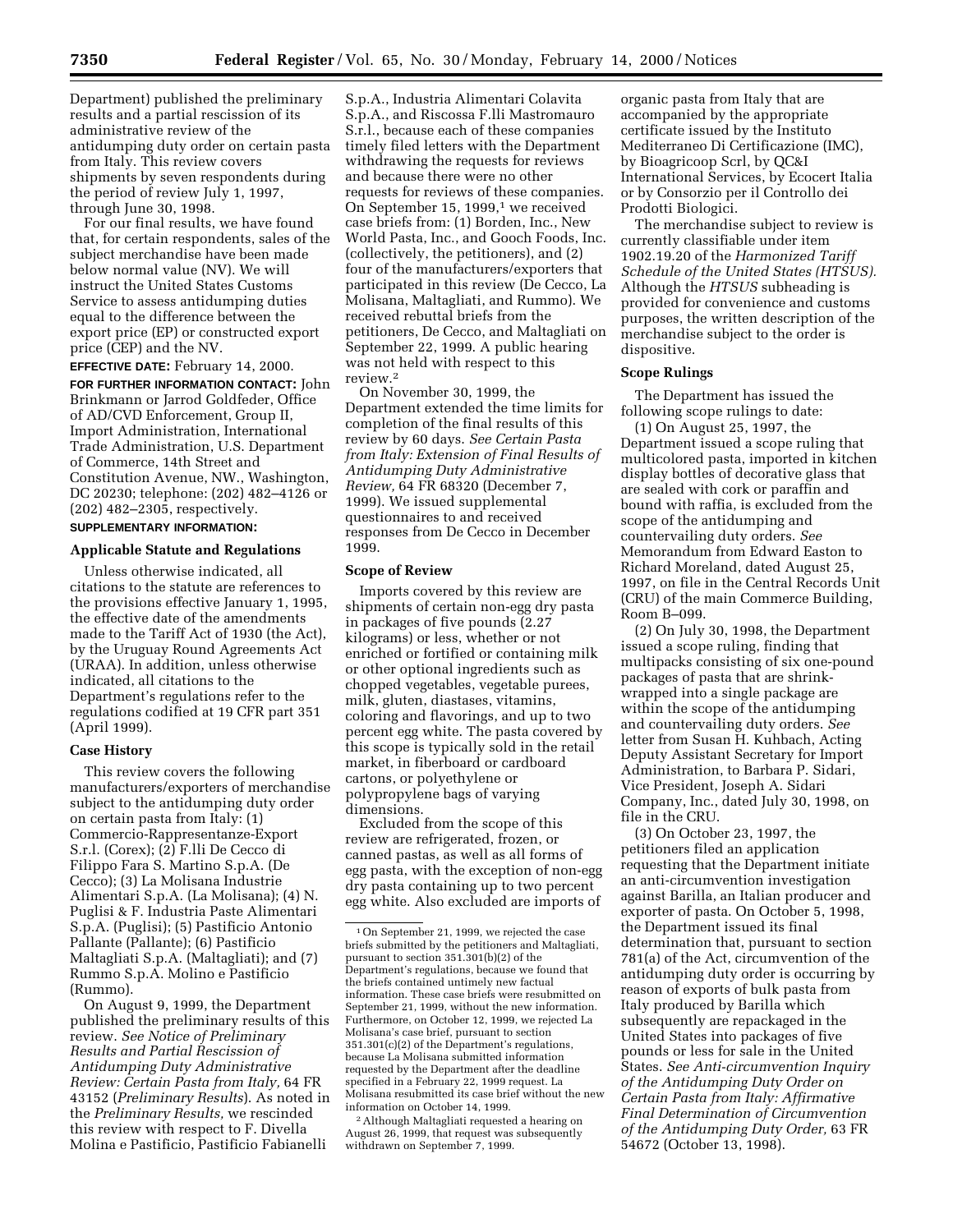(4) On October 26, 1998, the Department self-initiated a scope inquiry to determine whether a package weighing over five pounds as a result of allowable industry tolerances may be within the scope of the antidumping and countervailing duty orders. On May 24, 1999 we issued a final scope ruling finding that, effective October 26, 1998, pasta in packages weighing or labeled up to (and including) five pounds four ounces is within the scope of the antidumping and countervailing duty orders. *See* Memorandum from John Brinkmann to Richard Moreland, dated May 24, 1999, on file in the CRU.

## **Price Comparisons**

We calculated EP, CEP, and NV based on the same methodology described in the *Preliminary Results,* with the following exceptions:

### *De Cecco*

We changed the negative discount values in De Cecco's U.S. sales database to positive values. *See Comment 8*.

We corrected two clerical errors in the calculation of CEP profit. *See Comment 9*.

We revised the calculation of indirect selling expenses incurred in the United States by De Cecco's U.S. affiliate, Prodotti Mediterranei, Inc. (PMI). *See* Analysis Memorandum for F.lli De Cecco di Filippo Fara S. Martino S.p.A. for the Final Results of the Second Administrative Review on *Certain Pasta from Italy,* February 7, 2000, on file in the CRU.

#### *Maltagliati*

We deducted billing adjustments from the home market gross price prior to recalculating imputed credit expenses. *See Comment 14*.

#### *Rummo*

We corrected certain clerical errors in the calculation of CEP profit. *See Comment 19*.

We revised U.S. movement expenses by recalculating warehousing expenses as a weighted average expense for all warehouses. *See Comment 20*.

## **Cost of Production**

As discussed in the *Preliminary Results,* we conducted an investigation to determine whether each of the seven respondents participating in the review made home market sales of the foreign like product during the period of review (POR) at prices below their cost of production (COP) within the meaning of section 773(b)(1) of the Act.

For all respondents, we found 20 percent or more of the sales of a given product during the 12 month period

were at prices less than the weightedaverage COP for the POR. Therefore, we determined that these below-cost sales were made in ''substantial quantities'' within an extended period of time, and that such sales were not made at prices which would permit recovery of all costs within a reasonable period of time, in accordance with section 773(b)(2)(B), (C), and (D) of the Act. Therefore, for purposes of these final results, we disregarded these below-cost sales and used the remaining sales as the basis for determining NV, pursuant to section 773(b)(1) of the Act.

We calculated the COP for these final results following the same methodology as in the *Preliminary Results,* with the following exceptions:

## *De Cecco*

We revised the variable cost of manufacture (VCOM) and total cost of manufacture (TCOM) components of De Cecco's COP and constructed value (CV) data in light of our reliance upon the major input rule. *See Comment 3.*

## *La Molisana*

We revised the submitted COP and CV data to exclude costs of purchased pasta, where the supplier from whom the pasta was purchased could be identified. *See Comment 10.*

We removed the costs of purchased pasta from the variable material costs, such that La Molisana's DIFMER calculation was based on La Molisana's actual costs of producing pasta. *See Comment 11.*

#### *Maltagliati*

We revised the general and administrative (G&A) expense included in CV by multiplying the G&A expense ratio by the revised cost of manufacturing plus packing. *See Comment 17.*

We revised the interest expense ratio included in COP and CV by multiplying the short-term interest rate by the revised cost of manufacturing plus packing. *See Comment 18.*

#### **Analysis of Comments Received**

We gave interested parties an opportunity to comment on the Preliminary Results. As noted above, we received comments and/or rebuttal comments from the petitioners and certain respondents.

#### *De Cecco*

Comment 1: Application of CEP and Commission Offsets

De Cecco claims that the Department, through the erroneous application of an offset, overstated NV. According to De Cecco, when a CEP offset is granted and

commissions are paid in the home market but not in the United States, the Department reduces NV by the amount of the home market commission and by the CEP offset, which is equal to the lesser of the home market commission or indirect selling expenses incurred in the United States. De Cecco acknowledges that the CEP offset was correctly calculated and applied. De Cecco contends, however, that the Department incorrectly increased NV with a second offset, which was calculated as the lesser of home market commissions or U.S. indirect selling expenses incurred in Italy.

The petitioners allege that the Department incorrectly capped the home market commission offset for De Cecco's CEP sales by the amount of the U.S. indirect selling expenses incurred in Italy. As a result, the Department allowed a greater deduction from NV (*i.e.,* the subtraction of home market commissions), but a much smaller addition to the NV was made to offset the deduction. The petitioners, noting that De Cecco paid commissions on its home market sales but not on its U.S. sales, argue that the Department should have calculated the commission offset as the lesser amount of the home market commissions or the *entire amount* of U.S. indirect selling expenses for all of De Cecco's U.S. sales. Citing section 351.401(e) of the Department's regulations, which provides that the Department will limit the amount of the commission offset by the amount of indirect selling expenses incurred in the ''one market,'' the petitioners contend that the Department's segregation of De Cecco's U.S. indirect selling expenses on the basis of geographical areas (*i.e.,* the United States and Italy) was inappropriate. The appropriate basis for segregating such expenses under the Department's regulations, the petitioners continue, is whether those indirect selling expenses were incurred for sales in the ''one market'' where commissions were not paid, not where those expenses were incurred. Furthermore, the petitioners cite past cases where the Department used the total amount of U.S. indirect selling expenses, rather than the limited amount of such expenses incurred in the respondent's home market, in its calculations for a home market commission offset.

*DOC Position:* We disagree with the petitioners and De Cecco. First, we disagree with the petitioners' argument that the commission offset should not be capped by the amount of indirect expenses attributable to De Cecco's CEP sales but incurred in Italy. The amount of De Ceccos's indirect selling expenses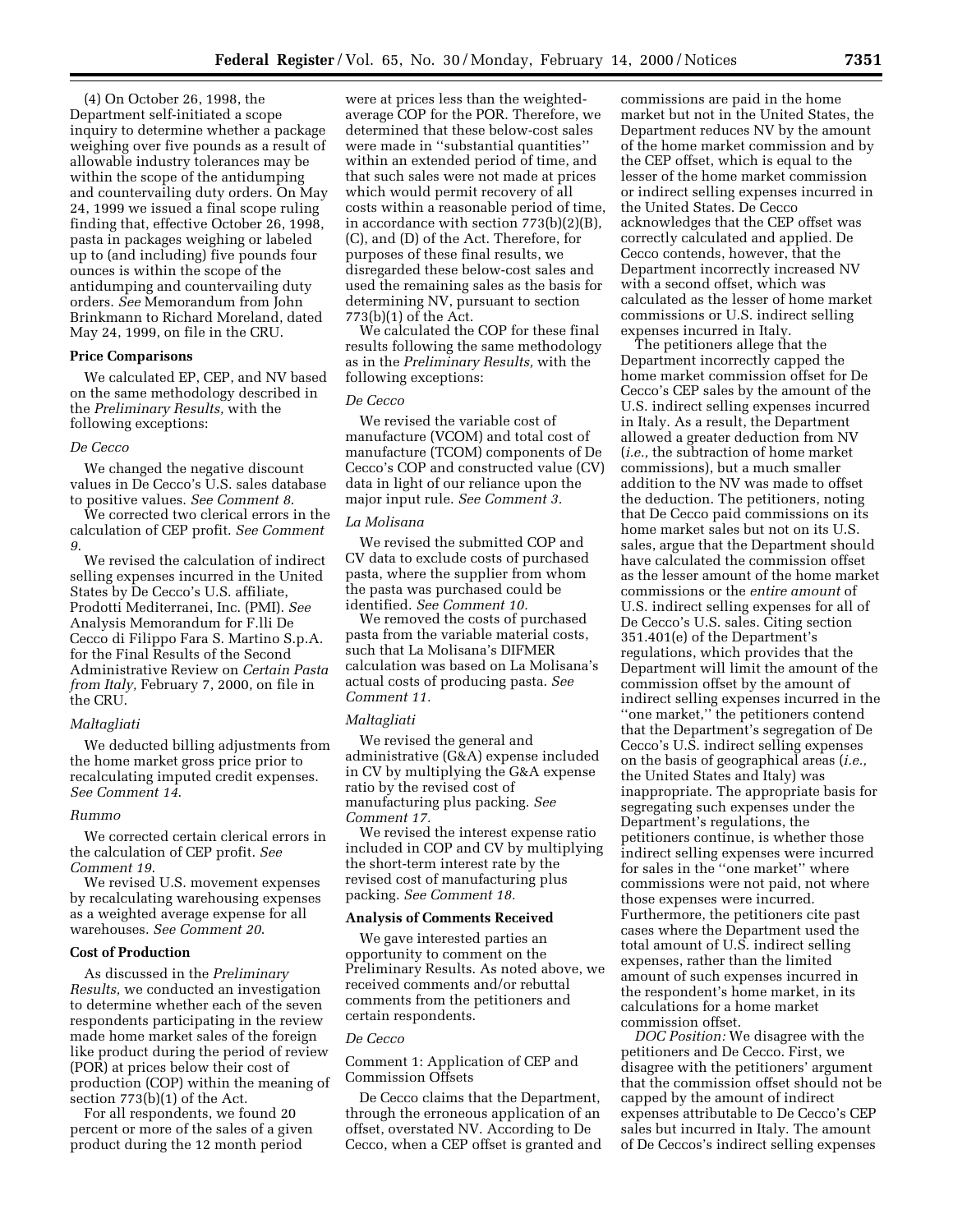attributable to U.S. sales and associated with economic activities incurred in the United States are deducted from the CEP starting price under section 772(d) of the Act. Consequently, in order to avoid deducting the same indirect expenses twice, we must exclude from the commission offset calculation those indirect expenses associated with economic activities in the United States, which are already deducted in the calculation of the CEP.

Second, we disagree with De Cecco's argument, and believe that it may reflect De Cecco's misunderstanding of our prior explanation of the various adjustments to home market prices for indirect selling expenses. In accordance with section 351.410(e) of the Department's regulations, where commissions are incurred in one market (in this case the home market), but not in the other, we make an allowance for indirect selling expenses in the other market up to the amount of the commissions. In this case, because commissions were paid in the home market, but not in the United States, and thus were deducted from the home market price, we made an adjustment to offset the commission deduction. We make such an adjustment, which falls under the heading of a circumstance-ofsale adjustment, by adding the offset to home market price rather than subtracting it from the U.S. price. Thus, the overall adjustment to NV involves deducting home market commissions and then adding U.S. indirect selling expenses up to the amount of the home market commissions. As noted above, in CEP situations, the amount of U.S. indirect selling expenses available for purposes of the commission offset is limited by the extent to which such indirect selling expenses were incurred in the home market for U.S. sales.

#### Comment 2: Major Inputs

De Cecco argues that the Department should not use transfer prices to value transactions between De Cecco and Molino F.lli De Cecco di Filippo S.p.A. (Molino), its affiliated supplier of semolina, the major input of pasta. Instead, De Cecco claims that, for purposes of computing COP and CV, the Department should value transfers of semolina from Molino to De Cecco at Molino's cost.

De Cecco argues that the corporate entity Molino, 97.9 percent of which is owned by De Cecco and the remainder by shareholders of De Cecco's parent company, is in essence a wholly owned subsidiary of De Cecco. Although Molino is incorporated separately from De Cecco, Molino's semolina production and De Cecco's pasta-manufacturing

operation are part of a single integrated production process under the same ownership. De Cecco states that Molino's sole function is to process grain, selected by De Cecco, into semolina. The semolina is then transferred to De Cecco, which consumes all of Molino's semolina production, at a transfer price above Molino's COP. Therefore, De Cecco contends that the Department should value transfers of semolina from Molino to De Cecco at Molino's cost in order to reflect the economic and operational reality of the relationship and transactions between these two companies.

Noting that the Department ''collapsed'' De Cecco and Molino e Pastificio F.lli De Cecco S.p.A. (Pescara), another affiliated supplier of semolina and a pasta producer, De Cecco argues that Molino should be granted the same treatment since, as a provider of semolina to De Cecco, Molino is no different than Pescara. De Cecco claims that, because Molino conducts operations essential to De Cecco, Molino is in fact more integral to De Cecco than Pescara. De Cecco asserts that it would be inconsistent with the reasoning set forth in *Final Results of Antidumping Administrative Review: Certain Cold Rolled and Corrosion-Resistant Carbon Steel Flat Products From Korea,* 62 FR 18430 (April 15, 1997) (*Steel Flat Products from Korea*), to treat transfers of semolina from Molino to De Cecco differently from transfers of semolina from Pescara to De Cecco.

The petitioners observe that in the first administrative review of this proceeding, the Department rejected the same argument by De Cecco and employed the major-input rule inasmuch as Molino was separately incorporated from De Cecco during the POR. *See Notice of Final Results and Partial Rescission of Antidumping Duty Administrative Review: Certain Pasta from Italy,* 64 FR 6615, 6621–6623 (February 10, 1999) (*96/97 Final Results*). Given that the law and the facts of this review are the same as the preceding review, the petitioners argue that the Department should continue to value Molino's semolina production at Molino's transfer price.

*DOC Position:* The Department does not agree that semolina De Cecco purchased from its affiliated supplier, Molino, should be exempt from the application of the major-input rule. Thus, in accordance with sections 773(f)(2) and (3) of the Act, for purposes of calculating COP and CV, we have continued to rely on the higher of the transfer price, the market price of the

inputs, or the actual costs incurred by the affiliated supplier in producing the input. This finding is consistent with the Department's final results in the first administrative review of this proceeding. *See 96/97 Final Results,* 64 FR at 6621–6623.

As we noted in the 96/97 *Final Results,* the Department has applied this interpretation consistently since implementation of the URAA, except in those situations where it treats respondents who are producers of the subject merchandise as a single entity for purposes of sales reporting and margin calculations. Because each company in question, De Cecco and Molino, is a separate legal entity in Italy, we disagree with the respondent that the operational reality of close association between the two companies outweighs the legal form of the entities.

Moreover, we disagree with De Cecco that Molino should be granted the same treatment as Pescara, a producer of the subject merchandise, because Molino's operational relationship to De Cecco renders it more integral to the respondent than Pescara. We collapsed the sales and production activities of Pescara and De Cecco in accordance with 19 CFR 351.401(f), not because of the integral nature of what each entity does for the other. Section 351.401(f) of the regulations provides for special treatment of affiliated producers where the potential for manipulation of prices or production in an effort to evade antidumping duties imposed on the sale of subject merchandise exists. In accordance with this section of the regulations, we collapse all sales prices and production costs of the affiliated entities as if they were a single company. Since we do not apply the major-input rule for transactions within the same company, the major-input rule does not apply for transactions between Pescara and De Cecco. Molino is solely a producer of semolina and not of the subject merchandise and thus, unlike Pescara, Molino is not subject to the collapsing regulation of section 351.401(f) of the Department's regulations. Therefore, we have continued to treat De Cecco and Molino as separate entities for the purposes of reporting costs. We have continued to treat Pescara, which is both a producer of the subject merchandise and a semolina supplier, and De Cecco as a single entity for sales reporting and the calculation of an antidumping margin for the final results. Thus, consistent with the exception to the major-input rule established in the *Steel Flat Products from Korea* case, we have collapsed De Cecco and Pescara for cost calculation purposes. In effect, the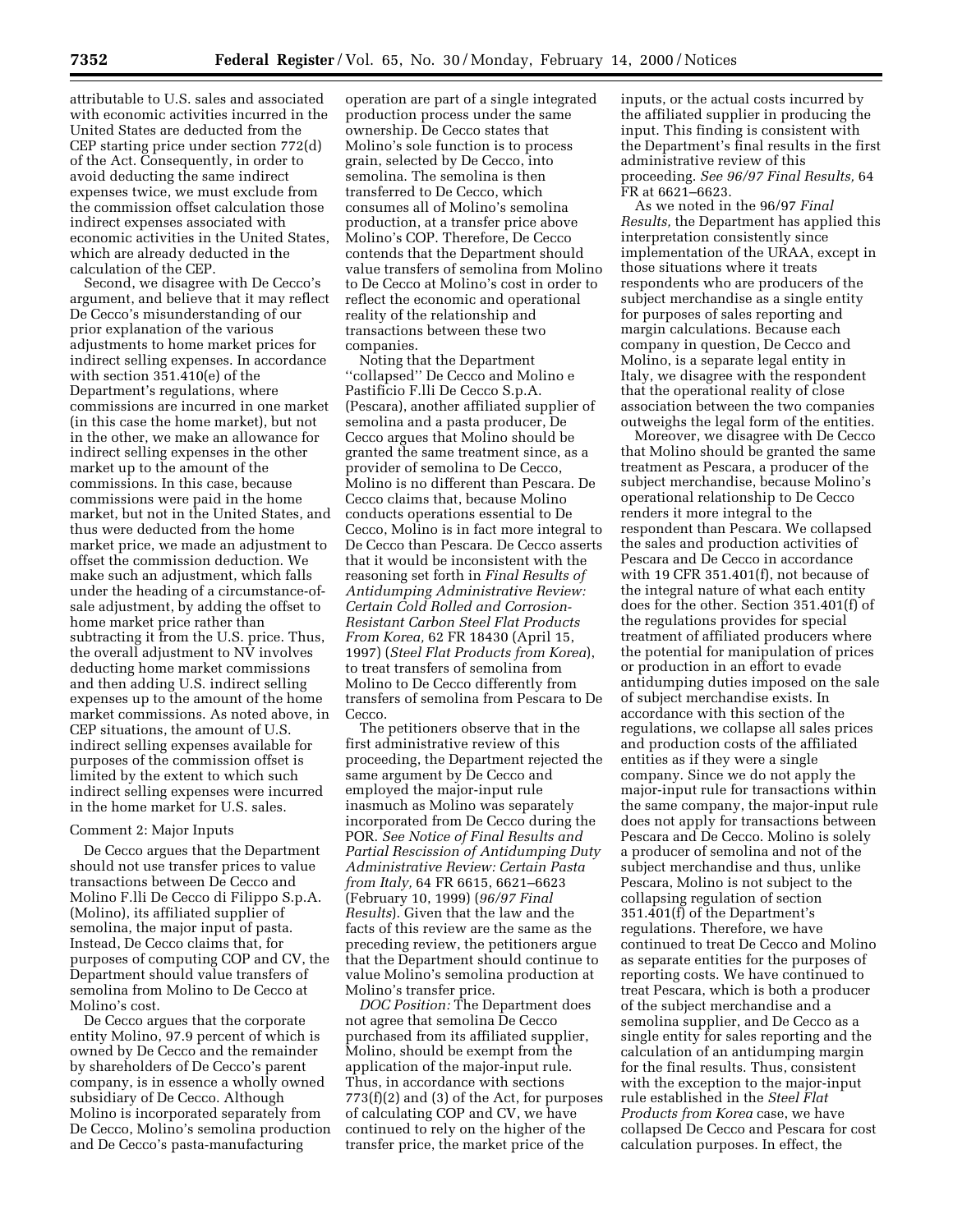Department, for purposes of these final results, has treated De Cecco and Pescara as one entity and, thus, the major-input rule is not applicable. Therefore, we have used the actual COP to value semolina obtained by De Cecco from Pescara.

Comment 3: Difference in Merchandise Adjustment

Assuming arguendo that the Department continues to employ the major-input rule and uses the transfer price between Molino and De Cecco, De Cecco contends that the Department should not make a difference in merchandise (DIFMER) adjustment for vitamin enrichment when comparing similar products. According to De Cecco, section 351.411(b) of the Department's regulations requires that the Department only consider differences in variable costs associated with physical differences in merchandise when adjusting for differences in merchandise compared. The only physical difference between pasta products sold in the home market and those sold in the United States is vitamin enrichment, *i.e.,* home market pasta products are not vitamin enriched (non-enriched pasta) whereas U.S. products are vitamin-enriched (enriched pasta). Thus, each product code sold in the United States has a comparable product sold in the home market that, with the exception of enrichment, is identical. Accordingly, De Cecco's perunit cost of enrichment is the appropriate measure of the DIFMER adjustment. Because Molino transfers enriched and non-enriched semolina at the same price, however, De Cecco does not incur a difference in the variable cost of manufacturing enriched versus non-enriched pasta. De Cecco argues, therefore, that if the Department bases De Cecco's COP and CV on the transfer price from Molino under section 773(f)(3) of the Act, the transfer price is also the appropriate measure for the DIFMER adjustment.

The petitioners argue that the Department should continue to add a cost-based DIFMER adjustment to NV in order to account for physical differences in merchandise being compared. The petitioners note that while section 773(f)(3) of the Act governs the majorinput rule, DIFMER adjustments are mandated by section 773(a)(6)(C)(ii) of the Act. Whereas the DIFMER requirement ensures that physical differences in merchandise are always considered when making product comparisons, the purpose of the majorinput rule is to ensure that costs are properly captured for purposes of the sales-below-cost test. Therefore, the

petitioners contend that the Department has no discretion to disregard the physical differences of the merchandise being compared.

*DOC Position:* We agree with De Cecco. The petitioners' assertions overlook the fact that the Department does not rely on a respondent's reported costs solely for the calculation of COP and CV. We also use cost information in a variety of other aspects of our margin calculations. For example, when determining the commercial comparability of the foreign like product in accordance with section 771(16) of the Act, it has been our long-standing practice to rely on product-specific VCOMs and TCOMs for U.S. and home market merchandise. Likewise, when making a DIFMER adjustment to NV in accordance with section 773(b) of the Act, it has been our practice to calculate the adjustment as the difference between the product-specific VCOMs for the U.S. and home market merchandise compared. *See, e.g., Tapered Roller Bearings and Parts Thereof, Finished and Unfinished, From Japan, and Tapered Roller Bearings, Four Inches or Less in Outside Diameter, and Components Thereof, From Japan; Final Results of Antidumping Duty Administrative Reviews,* 63 FR 2557, 2573–74 (January 15, 1998).

As noted above in *Comment 2,* in calculating De Cecco's COP and CV for pasta, we employed the major-input rule and, consequently, valued the semolina used in the production of pasta at the transfer price from De Cecco's affiliate, Molino. In this case, the transfer price from Molino to De Cecco was the same for both enriched and non-enriched semolina. In valuing De Cecco's semolina cost to reflect the transfer price, we made a direct adjustment to De Cecco's reported COP and CV material costs, which had been valued by De Cecco at Molino's cost of production. Since material cost is a component of the VCOM and of the TCOM, and these are in turn components of COP and CV, we should also have adjusted the material cost component of both VCOM and TCOM to reflect the use of transfer price for the material cost, but did not. Accordingly, we have now adjusted the VCOM and TCOM to reflect the use of transfer price for the material cost and have made our determination of whether a DIFMER adjustment is appropriate using the revised VCOM data. This decision is consistent with section 773(a)(6) of the Act, which grants us the discretion to determine a suitable method to calculate a DIFMER adjustment and does not restrict our selection of an appropriate

methodology to any particular approach.

#### Comment 4: Vitamin Costs

According to the petitioners, the Department should adjust De Cecco's reported average cost of vitamin enrichment to reflect actual costs. Although De Cecco claimed that it calculated its vitamin cost by dividing the cost incurred for vitamins used during the POR by the total quantity of enriched pasta produced, the petitioners argue that non-enriched pasta products were included in the denominator. As a result, the petitioners continue, the unit cost for U.S. products to be added to NV as part of the DIFMER adjustment was understated. Therefore, the petitioners request that the Department exclude the production quantities of non-enriched pasta products from the denominator of the per-unit vitamin enrichment cost calculation.

De Cecco maintains that the submitted production quantity indeed includes only vitamin-enriched pasta produced by De Cecco for its U.S. affiliate, PMI. De Cecco claims that the petitioners' claim is inaccurate because the product codes questioned by the petitioners represent bulk pasta that is placed in containers for shipment, but is not packaged for sale at retail. Assuming arguendo that, for the final results, the Department relies upon De Cecco's cost information, including the costs of vitamin enrichment, De Cecco contends that the Department should continue to rely upon De Cecco's submitted per-unit vitamin enrichment costs.

*DOC Position:* As discussed above in *Comment 2,* the Department is recalculating De Cecco's VCOM and TCOM components of COP and CV in light of our reliance upon the majorinput rule, thereby altering the DIFMER calculation. Because we are using a single transfer price from Molino for both enriched and non-enriched semolina, rather than Molino's costs, the arguments put forth by the petitioners and De Cecco as to the accuracy of the per-unit cost of vitamin enrichment in the DIFMER calculation are moot.

Comment 5: Classification of Sales as EP and CEP

The petitioners urge the Department to reclassify De Cecco's reported EP sales as CEP sales because of PMI's role in the EP channels of distribution. Although De Cecco stated in its responses that there is no difference between PMI's role in the EP and CEP channels of distribution and that De Cecco's CEP sales would qualify for EP sales were it not for the existence of inventory in the United States, the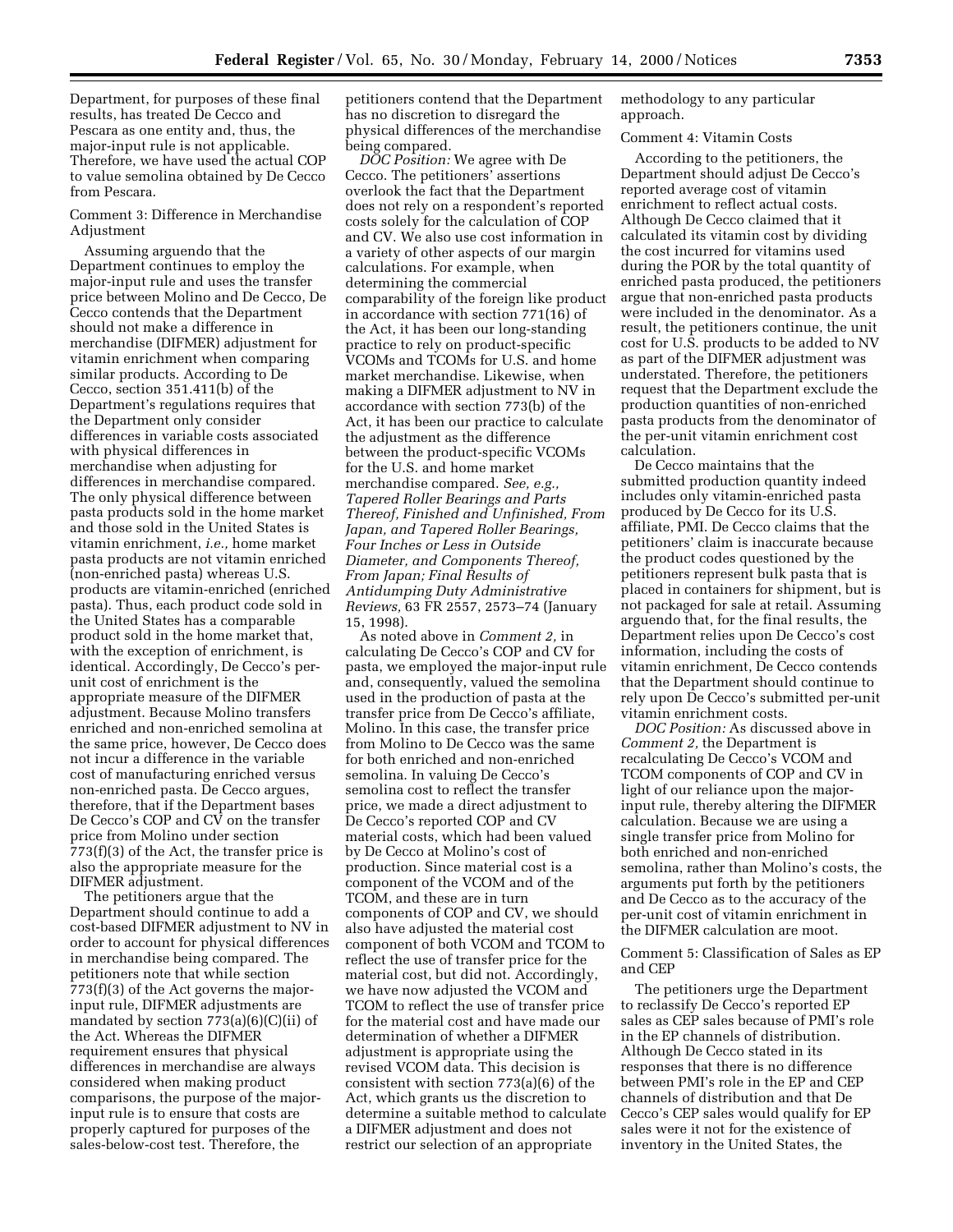petitioners allege that De Cecco's description of its sales process clearly indicates that the selling activities for its U.S. sales took place in the United States. For example, PMI invoiced U.S. customers and collected payments from U.S. customers and, therefore, according to the petitioners, took title to the pasta before selling the merchandise to U.S. customers. The petitioners argue that reclassification of De Cecco's reported EP sales as CEP sales is further supported by the methodology used by De Cecco to allocate PMI's indirect selling expenses equally over its U.S. sales, indicating that De Cecco considered the role PMI played in EP and CEP sales to be similar. Since the function of PMI was not limited to that of a ''processor of sales-related documentation'' and a ''communications link'' with the

unaffiliated U.S. customer, the petitioners contend that the Department, consistent with its policy, should classify all of De Cecco's U.S. sales as CEP sales.

De Cecco counters that PMI's role in the U.S. sales process is consistent with that in the first administrative review and, therefore, the Department should continue to find that De Cecco correctly classified its U.S. sales. According to De Cecco, it classified its U.S. sales as EP sales where the subject merchandise was shipped directly from De Cecco's factory in Italy to the unaffiliated customer in the United States, the manner of sale and shipment was the customary channel between De Cecco and its unaffiliated customer, and the role of PMI was merely that of a ''processor of sales-related documentation'' and a ''communications link'' with the unaffiliated U.S. customer. In response to the petitioners' comments, De Cecco argues that PMI took title but not possession and never placed the subject merchandise in its inventory. Furthermore, invoicing customers, collecting cash payments, and taking title to the subject merchandise are consistent with the role of a salesrelated paper processor and communications link. Given that PMI's functions are consistent with the Department's requirement that the role of the sales agent be limited to paper processing and providing a communications link with the unaffiliated U.S. customer, De Cecco maintains that the Department should not reclassify De Cecco's U.S. sales.

*DOC Position:* We agree with De Cecco that the facts on the record of this review show that the sales reported as EP sales should continue to be classified as EP sales. Pursuant to sections 772(a)

and (b) of the Act, an EP transaction is a sale of merchandise by a producer or exporter outside the United States for export to the United States that is made prior to importation. A CEP sale is a sale made in the United States, before or after importation, by or for the account of the producer or exporter or by an affiliate of the producer or exporter. In determining whether sales involving a U.S. subsidiary should be characterized as EP sales, the Department has examined the following criteria: (1) whether the merchandise was shipped directly from the manufacturer to the unaffiliated U.S. customer; (2) whether this was the customary commercial channel between the parties involved; and (3) whether the function of the U.S. affiliate is limited to that of a ''processor of sales-related documentation'' and a ''communication link'' with the unrelated U.S. buyer. *See, e.g., Porcelain-on-Steel Cookware from Mexico: Final Results of Antidumping Duty Administrative Review,* 64 FR 26934 (May 18, 1999); *Final Results of Antidumping Duty Administrative Review: Certain Corrosion-Resistant Carbon Steel Flat Products and Certain Cut-to-Length Carbon Steel Plate From Canada (Canadian Steel)* 63 FR 12725, 12738 (March 16, 1998). In the *Canadian Steel* case, the Department clarified its interpretation of the third prong of this test, as follows:

Where the factors indicate that the activities of the U.S. affiliate are ancillary to the sale (*e.g.*, arranging transportation or customs clearance, invoicing), we treat the transactions as EP sales. Where the U.S. affiliate has more than an incidental involvement in making sales (*e.g.*, solicits sales, negotiates contracts or prices, or provides customer support), we treat the transactions as CEP sales.''

#### 63 FR at 12738.

With respect to the first prong of the test, it is undisputed that the merchandise associated with the subject merchandise at issue was shipped directly from De Cecco's factory in Italy to the unaffiliated customer in the United States without passing through PMI's inventory.

With respect to the second prong of the test, this manner of sale and shipment is the customary commercial channel between the parties involved. EP sales were made with the participation of PMI in the investigation and in the immediately preceding review. Thus, this is a customary channel of trade. We note, however, that it is not necessary for EP sales to be the predominant channel of trade in a given review for it to be the customary channel between the parties involved.

With respect to the third prong of the test, the Department verified in the first administrative review that while PMI serves as a connection to De Cecco for supporting activities in the United States, prices, terms, and conditions in effect were established by De Cecco in Italy and were applied to all sales in the United States. *See* Verification of the Sales Response of F.lli De Cecco di Filippo Fara S. Martino S.p.A. (''De Cecco'') in the First Administrative Review of the Antidumping Duty Order of *Certain Pasta from Italy*, dated September 2, 1998, at 8. The record in this review demonstrates no new fact pattern and supports a conclusion that PMI's participation in these sales relates to services among those the Department considers as being ''ancillary'' to the sale. PMI does not solicit or negotiate these sales, does not set the price for these sales, and provides little customer support in connection with these sales.

Therefore, for these final results, we are continuing to treat as EP transactions those sales which De Cecco reported as EP sales.

Comment 6: Indirect Selling Expenses Incurred in the United States

Assuming arguendo that the Department does not reclassify De Cecco's EP sales as CEP transactions, the petitioners argue that the Department should not grant De Cecco a CEP offset and should remove indirect selling expenses incurred by De Cecco in Italy from the CEP starting price. If the Department continues to accept De Cecco's classification of U.S. sales, grants a CEP offset, and retains De Cecco's indirect selling expenses in Italy in the CEP, the petitioners argue that the Department should reallocate indirect selling expenses incurred by PMI between De Cecco's reported EP and CEP sales. The petitioners note that De Cecco allocated indirect selling expenses incurred in the United States by PMI over all U.S. sales using the same ratio of indirect selling expenses over total sales revenue, regardless of whether the sales were EP or CEP, because PMI's role in EP and CEP sales did not differ. The petitioners contend, however, that De Cecco's allocation methodology is flawed since the selling activities for EP sales must take place outside the United States whereas the selling activities for CEP sales generally occur within the United States. In De Cecco's case, EP sales were made directly to distributors, while CEP sales were distributed from warehouses in the United States maintained by PMI. These CEP sales incurred additional costs related to inventory maintenance and transportation arrangements, which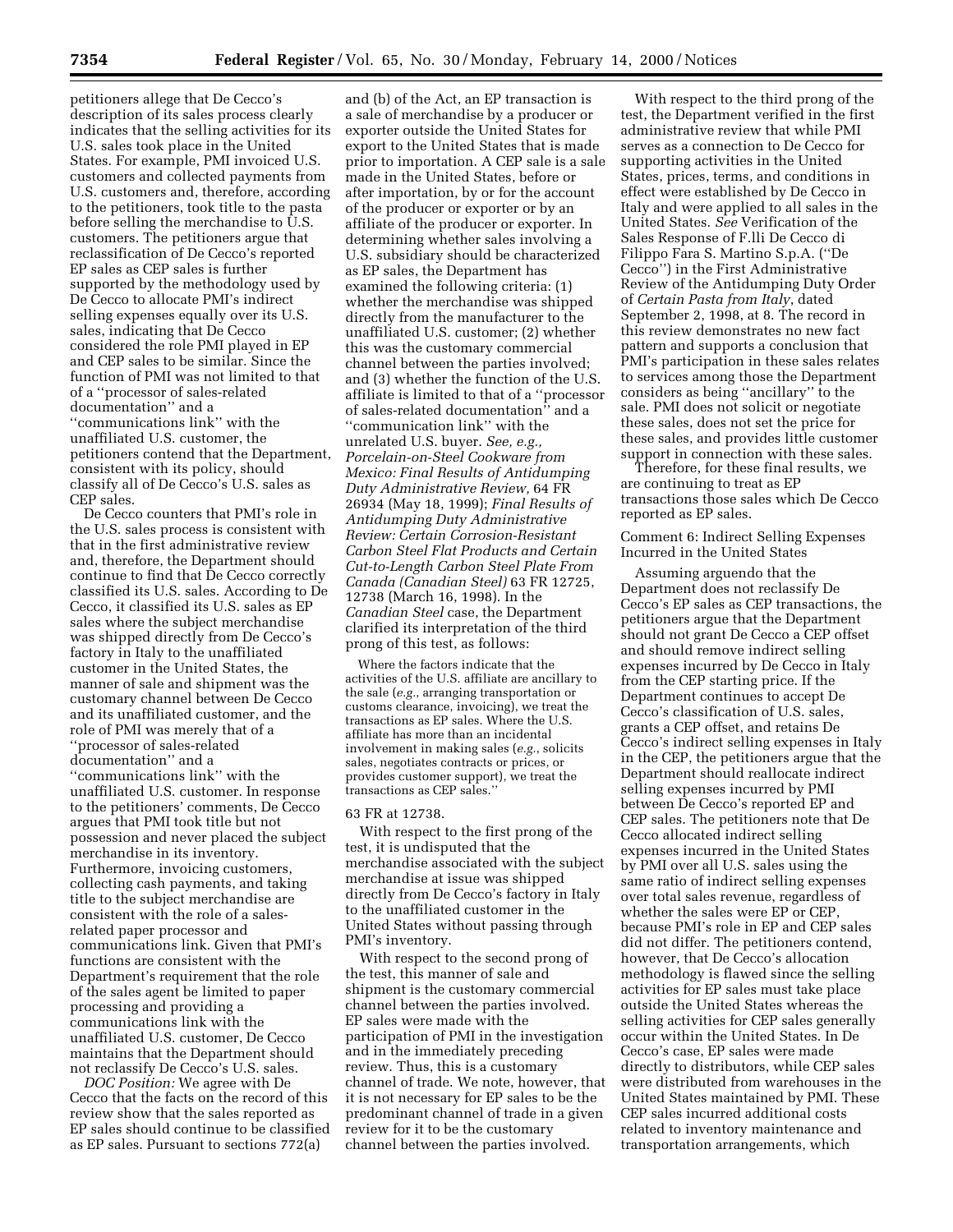were likely captured as part of PMI's indirect selling expenses. Hence, the petitioners urge the Department to reallocate De Cecco's total reported indirect selling expenses incurred by PMI for its U.S. sales such that all of these expenses are applied to CEP sales only (*see, e.g., Notice of Final Determination of Sales at Less than Fair Value: Stainless Steel Round Wire from Korea*, 64 FR 17342 (April 9, 1999)) or, alternatively, ensure that these expenses are allocated based on the proportion of EP and CEP sales.

De Cecco claims that the petitioners' arguments lack factual support and are based on a mischaracterization of the record in this review. According to De Cecco, PMI's role is fundamentally the same for EP and CEP sales. PMI's selling functions are limited since De Cecco sells almost exclusively to distributors and, but for the U.S. inventory used to supply certain customers, all U.S. sales would be classified as EP. The only cost differences between EP and CEP sales are those costs associated with transporting merchandise to and storing the merchandise in the U.S. warehouses. In addition, ocean freight, U.S. brokerage and handling, and other transport expenses were reported to account for differences in EP and CEP sales. PMI did not incur additional expenses as a result of communication with the warehouses since PMI sent orders for EP sales to Italy and orders for CEP sales to the warehouses and, therefore, did not expend any additional level of effort for CEP sales. Therefore, De Cecco urges the Department to reject the petitioners' allocation method in favor of the method submitted by De Cecco, which is consistent with the methodology used in the first administrative review.

*DOC Position:* We agree with De Cecco that the company's methodology is appropriate. In *Stainless Steel Round Wire from Korea*, we allocated U.S. indirect selling expenses entirely to CEP sales because the record indicated that the respondent had not isolated the expenses associated with the significantly active role, in terms of selling activities, played by the affiliate with respect to CEP sales. In its response, De Cecco listed four general categories of U.S. indirect selling expenses incurred by PMI: salaries and benefits, services, depreciation, and other income or expenses. Based on our analysis of the record, we find that there is no evidence indicating that these indirect selling expenses were proportionately related more to CEP sales. These expenses relate to all of De Cecco's sales in the United States during the POR, not just CEP sales. *See* De

Cecco's November 5, 1998 questionnaire response, at C–30, Exhibit C–16 (detailing the indirect selling expenses incurred in the United States by PMI). Therefore, we have continued to allocate these expenses among EP and CEP sales.

With respect to the petitioners' request that the we deduct indirect selling expenses incurred in Italy for U.S. sales from the U.S. price to calculate the CEP, as explained above in *Comment 1*, section 772(d) of the Act requires that only those indirect selling expenses attributable to U.S. sales and associated with economic activities occurring in the United States be deducted from the CEP starting price. Accordingly, we have not altered our CEP calculation in this regard for these final results.

#### Comment 7: Home Market Rebates

The petitioners argue that the Department should disregard two of De Cecco's home market rebates (''Other Rebates #1'' and ''Other Rebates #2'') as direct deductions from price since the record does not establish whether these two rebates were transaction-specific or were granted as a fixed percentage of sales price. According to the petitioners, the Department's practice, as affirmed by the United States Court of International Trade in *SKF USA, Inc.* v. *United States*, No. 97–01–00054, Slip Op. 99–56 at 8–15 (Ct. Int'l Trade June 29, 1999) (*SKF*), is to disregard rebates as direct deductions unless the actual amount for each individual sale was calculated. *See also Antifriction Bearings (Other Than Tapered Roller Bearings) and Parts Thereof from France, Germany, Italy, Japan, Singapore, Sweden, and the United Kingdom: Final Results of Antidumping Duty Administrative Review and Partial Termination of Administrative Review*, 61 FR 66472, 66498 (Dec. 17, 1996) (*AFBs 93/94 Final Results*).

De Cecco asserts that the record is complete as to the nature of these rebates and the allocation methodology. All of De Cecco's rebates are granted in the normal course of business for programs known by the buyer in advance of the sale. According to De Cecco, the reported rebates are allocated as they were granted, by customer, over the sales to which they apply. As such, De Cecco contends that all of the rebates granted by De Cecco, including ''Other Rebates #1'' and ''Other Rebates #2,'' meet the Department's established standards for direct adjustments to price.

*DOC Position:* We agree with De Cecco that the record is complete with respect to these two rebate categories. In its November 5, 1998 questionnaire response, at page B–27, De Cecco described ''Other Rebates #1'' and ''Other Rebates #2'' as general rebate categories, granted for various reasons and including all other rebates granted to customers that cannot be classified into one of the other specific rebate categories. Thus, transaction-specific reporting was not feasible given the large number of sales and the miscellaneous nature of these adjustments. In describing the method by which rebates were reported to the Department, De Cecco stated that it ''divided the total customer-specific rebate value for each type of rebate by the total net sales value for the customer'' in order to derive an actual rebate ratio (emphasis supplied). *See* De Cecco's November 5, 1998 questionnaire response, at B–24. This rebate ratio, in turn, was applied to the unit price net of discounts to compute the specific rebate for each item listed on the invoice. Furthermore, De Cecco stated that it ''computed the rebates for each of the rebate fields in the same manner.'' Thus, sufficient information was provided to establish that De Cecco's ''Other Rebates #1'' and ''Other Rebates #2'' were allocated on a reasonable customer-specific manner and otherwise in accordance with section 351.401(g) of the Department's regulations. Accordingly, for these final results, we have continued to treat ''Other Rebates #1'' and ''Other Rebates #2'' as direct deductions to home market prices.

With regard to *SKF*, we note that that case related to Department practice which pre-dated the URAA and adoption of section 351.401(g) of the Department's regulations. Although *AFBs 93/94 Final Results* was issued post-URAA, the Department's current allocation methodology for price adjustments was upheld by the United States Court of International Trade. *See Timken Co.* v. *United States*, 16 F. Supp. 2d 1102 (CIT 1998) (approving the Department's post-URAA policy for treating rebates as selling expenses where the information submitted is reliable and verifiable).

## Comment 8: Negative U.S. Discounts

The petitioners observe that De Cecco reported negative values for ''on invoice'' discounts on certain U.S. sales, despite the fact that De Cecco's questionnaire responses stated that any discounts are reported as positive values. Accordingly, the petitioners suggest that the Department convert the negative discount amounts in De Cecco's U.S. sales database to positive amounts in order to make the reported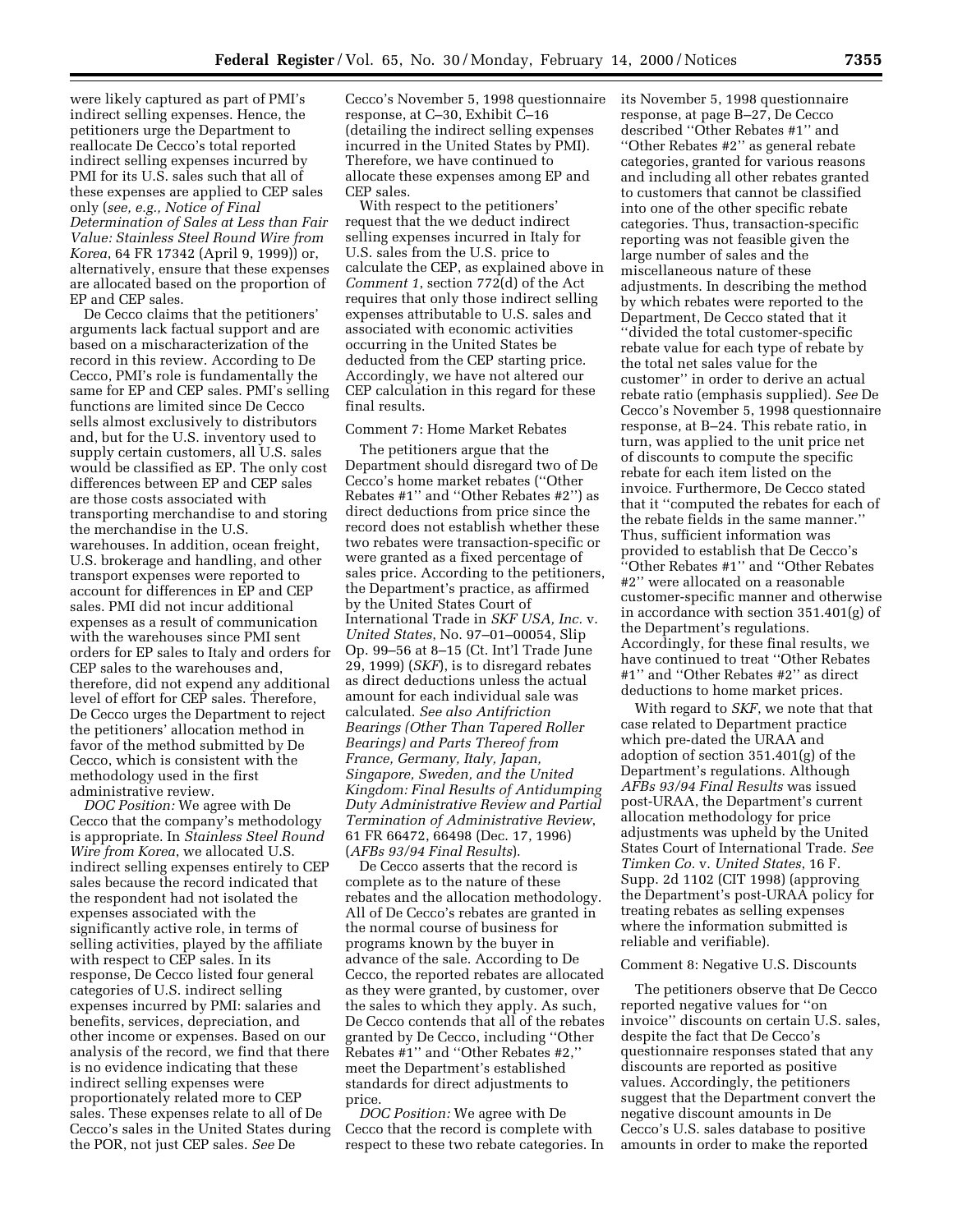discount amounts consistent with De Cecco's narrative response.

De Cecco notes that these negative discounts are insignificant because each has its first non-zero value in the fifth position to the right of the decimal point, *i.e.*, thousandths of a cent. Consequently, De Cecco urges the Department to set these negative discounts to zero rather than converting the discounts to positive values.

*DOC Position:* We agree with the petitioners. De Cecco clearly stated in its November 5, 1998, questionnaire submission, at page C–14, that ''[a]ny discount is reported as a positive value.'' Moreover, it is reasonable to presume that all discounts, where reported, are intended to be deductions from the U.S. gross unit price, irrespective of the significance of the charge. Therefore, for the final results we have converted the negative discount values in De Cecco's U.S. sales database to positive values.

## Comment 9: CEP Profit

The petitioners claim that the Department made two errors with respect to selling expenses used in the calculation of CEP profit. First, the Department erroneously subtracted imputed credit and inventory carrying costs, which were reported by De Cecco on a pound basis, from total direct and indirect selling expenses, which were both converted from a pound basis to a kilogram basis earlier in the margin calculation program. Second, in attempting to deduct the sum of imputed inventory carrying costs incurred in the United States (when calculating the total actual selling expenses for U.S. sales), the Department inadvertently double-counted the field, thereby understating the CEP profit rate.

De Cecco agrees with the petitioners' suggested revisions to the calculation of CEP profit.

*DOC Position:* We agree with both parties and have made the appropriate changes for these final results.

## *La Molisana*

Comment 10: Inclusion of Purchased Pasta Costs in COP

La Molisana claims that the cost of purchased pasta, where the unaffiliated supplier is identifiable, should not be included in the calculation of La Molisana's weighted-average COP for each control number (CONNUM). La Molisana alleges that in submitting COP and CV data to the Department, it erred by including in the weighted-average cost, by CONNUM, pasta that could be linked to specific unaffiliated suppliers. As a result of incorporating the price

paid for purchased pasta in the weighted-average cost calculations, the actual COP, weight-averaged by CONNUM, is distorted with respect to the number of home market sales appearing to fall below cost and the DIFMER adjustment calculation.

La Molisana urges the Department to revise the company's weighted-average COP and CV data to exclude the cost of pasta purchased from unaffiliated suppliers, where such suppliers can be separately identified, for purposes of the sales-below-cost test, for the following reasons: (1) the Department did not consider sales of pasta products that were purchased wholly from other manufacturers, and were identified as such in the sales databases, for purposes of the calculation of dumping margins; (2) the antidumping questionnaire instructed respondents to exclude the costs of purchased pasta from the weighted-average cost of manufacturing, where the supplier of the pasta type sold can be identified; <sup>3</sup> (3) Appendix III of the antidumping questionnaire instructed respondents to weightaverage costs for CONNUMs based on production volumes and costs incurred in the production process, but pasta purchased from unaffiliated suppliers is not part of La Molisana's production process; (4) the Department's established practice in this proceeding is to exclude separately identifiable purchased pasta from weighted-average costs; (5) pursuant to section 773(b)(3)(A) of the Act, the COP is equal to ''the cost of materials of any kind employed in producing the foreign like product, during a period which would ordinarily permit the production of that foreign like product in the ordinary course of business,'' thus, given that pasta purchased from unaffiliated suppliers is not the foreign like product produced by La Molisana, it should not be included in the weighted-average costs; and (6) it is the Department's judicially-mandated duty to correct an ''obvious and easily correctable'' error (*see NTN Bearing Corp.* v. *United States*, 73 F.3d 1204 (1995) (remarking that it is the Department's duty to calculate accurate antidumping margins); *see also Koyo Seiko Co.* v. *United States*, 14 CIT 680, 682 (1990)

(emphasizing that fair and accurate determinations are critical for the proper administration of antidumping laws). Given the record evidence and the arguments set forth, La Molisana contends that the Department should correct the error in the cost information submitted by La Molisana for the final results.

The petitioners claim that La Molisana's arguments regarding its cost data are inconsistent with the respondent's statements in its questionnaire response. Specifically, La Molisana stated in its March 22, 1999, response that ''[p]ursuant to the Department's instructions, La Molisana has recalculated the COP and CV for each CONNUM based on the actual cost of manufacturing incurred during the POR, *i.e.*, July 1, 1997 through June 30, 1998.'' As such, the petitioners contend that the Department should reject the information and arguments submitted by La Molisana.

*DOC Position:* We agree with La Molisana in part. When pasta purchased from an unaffiliated supplier cannot be separately identified for sales purposes by the respondent (so-called ''commingled pasta''), the Department's practice is to include the cost of purchased pasta in the weighted-average cost of manufacture. If purchased pasta can be directly tied to specific sales by the respondent, the associated costs of that purchased pasta are excluded from the weighted-average cost of manufacture. The evidence on the record shows that La Molisana's reported COPs and CVs may include the cost of purchased pasta that was subsequently resold where the purchased pasta could be directly tied to specific sales.

In response to the Department's September 1, 1998, antidumping duty questionnaire, 4 La Molisana included in its weighted-average costs, the price paid for pasta types and shapes that were purchased in part from outside suppliers, but which were commingled with pasta La Molisana itself manufactured, and thus which could not be linked to specific sales. However, La Molisana also erroneously included the costs of purchasing pasta, where the subsequent sales by La Molisana can be

<sup>3</sup>La Molisana concedes that the antidumping questionnaire required respondents to include commingled pasta in the weighted-average cost of manufacture. Commingled pasta is a pasta type that has been both produced by the respondent and purchased from an unaffiliated supplier, but which cannot be separately identified, in the weightedaverage cost of manufacture. La Molisana claims, however, that the costs it is requesting that the Department remove are not of commingled pasta, but of pasta that can be specifically linked to other unaffiliated suppliers.

<sup>4</sup>Appendix V of the antidumping duty questionnaire required all respondents who made sales of commingled pasta during the POR ''to provide a single weighted-average cost of manufacture reflecting the actual costs of manufacture and the costs associated with purchasing commingled pasta types'' for each CONNUM in which the company had sales of commingled pasta. Respondents were also directed to exclude the costs of purchased pasta where the supplier of the pasta type sold could be identified in the weighted-average cost of manufacturing.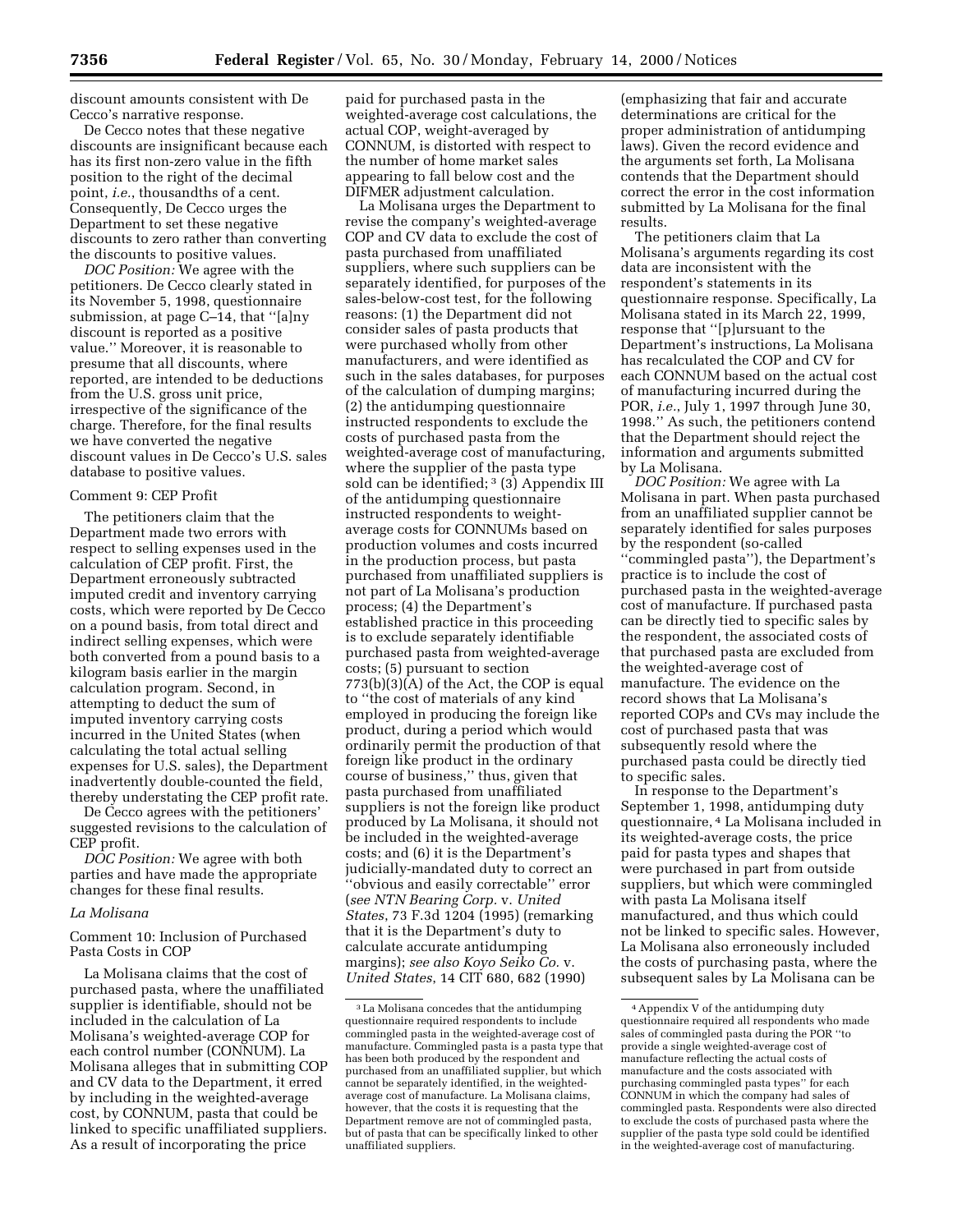tied directly to the supplier from whom pasta was purchased. Although we instructed La Molisana to provide detailed worksheets illustrating how the weighted-average costs for each CONNUM were derived, La Molisana did not provide such worksheets for each unique CONNUM reported in the COP and CV databases. Therefore, we are unable to correct all of La Molisana's CONNUMs to exclude the costs of pasta types wholly purchased and subsequently resold by La Molisana. Consequently, where there is available information on the record to allow us to revise accurately La Molisana's COP and CV data to exclude costs of purchased pasta (where La Molisana did not produce that particular pasta type), we have done so for these final results.

## Comment 11: DIFMER Calculation

According to La Molisana, the Department's calculation of the DIFMER adjustment incorrectly accounted for differences other than physical differences in merchandise, contrary to the Department's regulations. *See* 19 CFR 351.411 (requiring that the Department, in comparing U.S. sales with comparison market sales, make reasonable adjustments to NV for differences in physical characteristics between the merchandise sold in the United States and the merchandise sold in the foreign market that have an effect on prices). La Molisana contends that the only physical difference between the merchandise sold in the home market and the United States is that the merchandise sold in the United States is vitamin-enriched and has a minuscule difference in the cost of scrap. Due to La Molisana's improper inclusion of purchased pasta in the reported weighted-average COP and CV databases, however, the DIFMER adjustment calculated by the Department for La Molisana contains significant cost differences between virtually identical products sold in the home market and the United States. This problem will be resolved, La Molisana concludes, if the Department recalculates weighted-average costs in light of the error described above in *Comment 10*. Thus, La Molisana urges the Department to recalculate La Molisana's DIFMER adjustment based on the fact that the only physical differences in merchandise between merchandise sold in the United States and in the home market is for vitamin enrichment and scrap.

According to the petitioners, given La Molisana's own statements on the record that the same CONNUMs in the home market may have a slightly different cost of production than the

corresponding CONNUM of pasta exported to the United States, the Department should reject La Molisana's arguments regarding the DIFMER adjustment. Specifically, La Molisana stated that differences in the VCOM between CONNUMs of pasta sold in the home market and of pasta exported to the United States exist, in part, because CONNUMs in the home market contain a greater variety and number of pasta shapes and pasta types, some of which are more expensive and more costly to produce or that are only purchased from unrelated suppliers.

*DOC Position:* Pursuant to 19 CFR 351.411, in making a reasonable allowance for differences in the physical characteristics of merchandise sold in the home market that is compared to merchandise sold in the United States, the Department ''will consider only differences in the variable costs associated with the physical differences'' (emphasis supplied). As noted above in *Comment 10*, La Molisana was required to provide a single weighted-average cost of manufacture by CONNUM to reflect ''the actual costs of manufacture and the costs associated with purchasing commingled pasta types.'' Since material cost is a component of the VCOM and the TCOM, and these in turn are components of COP and CV, we adjusted La Molisana's reported material costs to reflect the costs associated with purchasing commingled pasta types. We note, however, that the costs of purchased pasta do not solely contain the variable cost elements of producing pasta, but also include fixed cost elements. In order to eliminate the possibility of distortions in La Molisana's DIFMER adjustment, it is appropriate to base the calculation solely on the basis of La Molisana's actual costs of producing pasta. Accordingly, based on available information on the record, we have altered our DIFMER calculation for these final results to remove the costs of purchased pasta from the variable material costs. *See* Analysis Memorandum for La Molisana Industrie Alimentari S.p.A. for the Final Results of the Second Administrative Review on *Certain Pasta from Italy*, February 7, 2000.

We further note that the reliance on La Molisana's actual costs of production for the DIFMER adjustment calculation is distinguished from De Cecco's DIFMER calculation, described above in *Comment 3*, inasmuch as De Cecco purchased semolina, which is a variable cost component of producing pasta.

#### *Maltagliati*

Comment 12: Treatment of Customer Categories in Level of Trade Analysis

Maltagliati claims that flaws in the Department's level of trade (LOT) methodology caused the Department to erroneously combine home market customer categories 3 (distributors) and 4 (retailers) into a single home market LOT.

First, the Department's quantitative analysis of selling functions should be based on the quantity (weight) of customer category sales associated with a selling function, rather than on the number of customer category transactions for a selling function. Maltagliati claims that nothing it does in the sale of pasta or in the servicing of customers to achieve those sales is based on the number of observations, Maltagliati provides its own LOT analysis based on quantities sold and claims that the results of this analysis supports classifying customer category 3 into a separate LOT (which Maltagliati claims is similar to the U.S. LOT in terms of both selling functions and average sales quantity).

Maltagliati then claims that, by averaging the specific selling activities captured in the selling activity group 5 for sales administration and marketing support into one overall figure, the Department has diluted the significance of these activities. This error is further compounded when the Department summarizes the results of its LOT analysis for each of its five selling activity groups, and gives the sales administration and marketing support selling activity group the same weight as that of the other four selling activity groups. Maltagliati further argues that two of the Department's five selling activity groups (freight and delivery, and warehousing) are not true selling functions which influence whether or not a sale will be made, but rather are freight-related activities which occur as a result of the sale. As such, these selling activity groups should be excluded from the Department's LOT analysis.

Finally, Maltagliati argues that the Department did not apply the same complete LOT analysis to Maltagliati that it applied to La Molisana, another respondent in this review. Maltagliati asserts that, even though Maltagliati and

<sup>5</sup>*See* Memorandum for Gary Taverman from John Brinkmann, ''97/98 Administrative Review of Pasta from Italy and Turkey: Level of Trade Findings,'' dated August 2, 1999 (*LOT Memo*) (setting forth sales process and marketing support, freight and delivery, warehousing, advertising, and quality assurance/warranty service as the selling activity groups considered in the LOT analysis)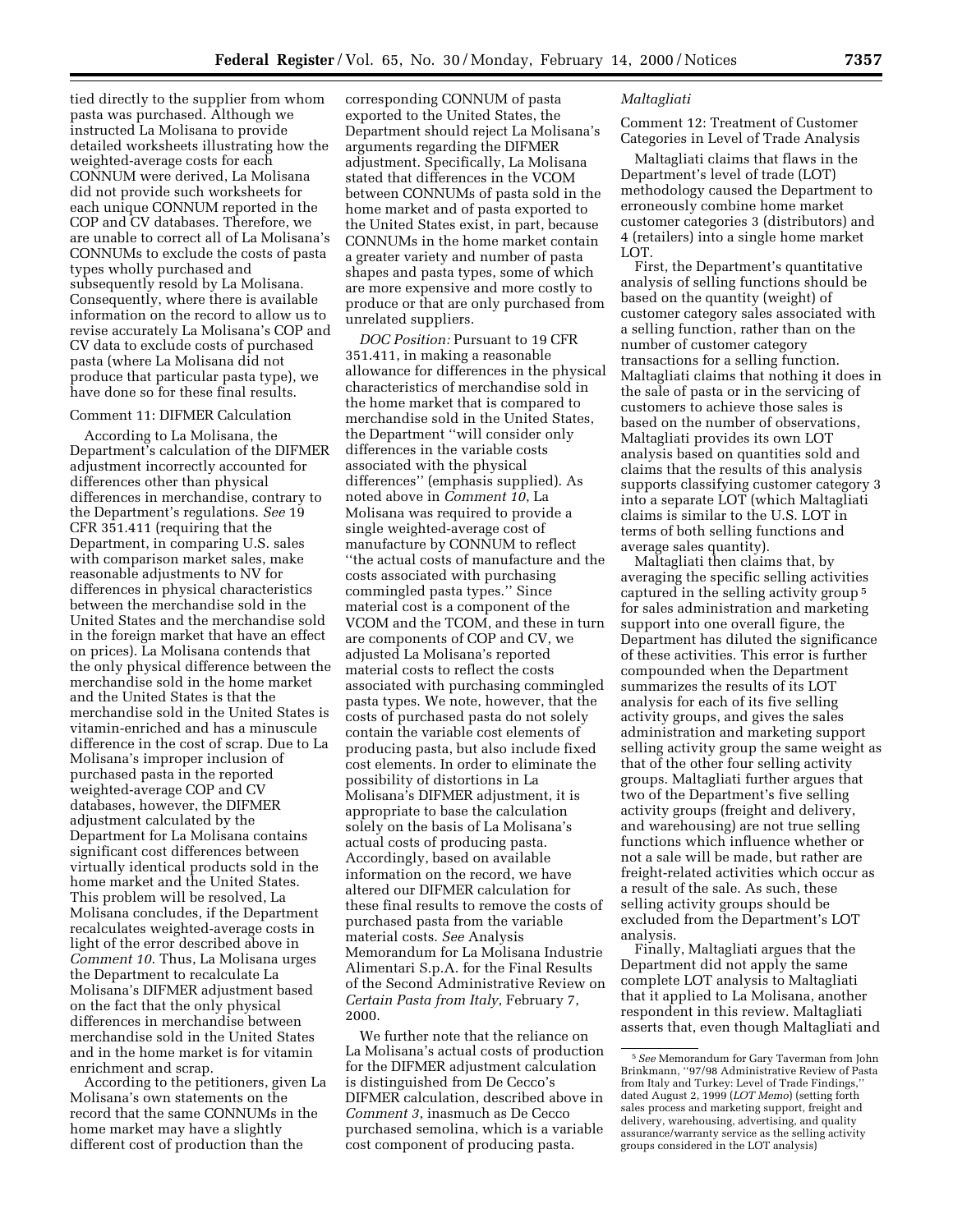La Molisana had similar levels of selling expense differences in the customer categories analyzed, the Department ultimately looked at the place of La Molisana's customer categories in the chain of distribution to determine their appropriate LOT. Maltagliati asserts that, if this methodology is applied to Maltagliati, the Department will find that Maltagliati's home market distributor customer category is at a different LOT than its retail home market customer category, and that the home market distributor customer category is at the same LOT as its U.S. LOT.

The petitioners contend that the Department applied its standard LOT analysis and properly classified Maltagliati's home market retail and distributor customer category sales as the same LOT. They counter Maltagliati's claim that the Department should measure selling activities on the basis of quantity sold by noting that this approach is not supported by the statute or the Department's regulations and practice, and fails simple reasoning. They cite, *inter alia,* section 351.412(c)(2) of the Department's regulations, which states that the Department ''will determine that sales are made at different levels of trade if they are made at different marketing stages,'' as an example of the emphasis on measuring the activities of ''sales'' rather than quantities, and of the Department's obligation to measure how frequently the selling activity is utilized in the different marketing stages. Since sales ''observations'' reported by Maltagliati are analogous to sales, it is proper for the Department to rely upon reported observations to determine the frequency with which certain claimed selling activities were incurred within each customer category. They further note that measuring by quantity sold does not affect the level of effort required to perform a selling function. For example, if freight service was offered to customers in customer categories 3 and 4, regardless of quantity sold, the same selling functions must be performed (*e.g.* contacting the freight company, receiving a freight quote, hiring the freight company, and paying the freight company). The quantity sold does not alter or change the effort or amount of the selling function in any manner, and the only varying factor is whether a particular selling activity was performed for a particular sale.

Regarding Maltagliati's contention that the discounts, rebates and commissions included in the sales administration and marketing support selling activity should be segregated into separate selling activity groups, the petitioners note that these components are direct deductions to the gross unit price. As ''like selling activities'' it is therefore appropriate to analyze all types of price adjustments in a single category. Finally, the petitioners reject Maltagliati's argument that freight and delivery and warehousing are not true selling activities. Contrary to Maltagliati's position, offering freight on a sale could help make the sale in the first place if the customer finds value in that selling activity.

*DOC Position:* We agree with Maltagliati that customer categories 3 (distributors) and 4 (retailers) should be classified as separate and distinct LOTs in the home market; however, we have made this determination based on a reconsideration of the quantitative and qualitative information described in the preliminary results *LOT Memo.* We continue to disagree with Maltagliati that the Department's LOT analysis should be based on quantity of merchandise sold, rather than the number of sales, and that the Department's classification and consideration of LOT selling groups and activities was distortive.

In determining the sufficiency of Maltagliati's claim that distributors and retailers constitute separate home market LOTs, we reconsidered the services performed for sales to distributors and retailers in each of the selling activity groups. For the sales administration and marketing support selling activity group, we observed that Maltagliati provided retailers with more types of discounts (*i.e.,* category discounts, promotional discounts, and quantity discounts) than it did to distributors and relied upon sales agents more frequently for sales to distributors than for sales to retailers. We further find that the types of year-end rebates in question are based on the quantity of pasta purchased over the year, and do not require the same level of sustained selling activities associated with the discounts, which often must be determined on a sale-specific basis. Therefore, for these final results we have concluded that for the sales administration and marketing support selling activity group, Maltagliati performs a higher level of selling activities for retailers than it does for distributors.

In reconsidering the types of selling activities performed in the advertising and sales promotion selling activity group, we have determined that Maltagliati places a much stronger emphasis on advertising and promoting sales to retailers than to distributors. Examples of direct advertising in the home market include: leaflets

announcing short-term promotions to consumers, hiring of people to stand in stores to direct consumers to the promoted product, advertising on trucks, advertising in newspapers, advertising on telephone book/yellow pages, promotional items (*e.g.,* caps, pens, aprons, posters, football team tshirts, and other related activities), brochures, catalogs, and attendance at food fairs. *See* Maltagliati's October 6, 1998 questionnaire response, at A–8; Analysis Memorandum for Pastificio Maltagliati S.p.A. in the Preliminary Results in the Second Administrative Review on *Certain Pasta from Italy,* August 2, 1999, at Attachment 2, page 5; *see also infra Comment 13.* The nature of these activities demonstrates that, in terms of the number and variety of advertising programs, most of Maltagliati's advertising activities are directed at consumers, the customers of retailers, rather than at the customers of distributors (*e.g.,* retailers, restaurants). Therefore, for the final results, we have concluded that Maltagliati performs a higher level of selling activity for advertising and sales promotion for retailers than it does for distributors.

Based on the higher degree of selling activities associated with sales process and marketing support, and advertising, that Maltagliati performs with respect to retailer sales, we now consider distributors and retailers to constitute separate levels of trade in the home market. Furthermore, we have determined that home market sales at the distributor level of trade were made at the same level of trade as U.S. sales, and for the final determination, where possible, we have compared Maltagliati's U.S. sales to the distributor LOT in the home market. *See* Final Results Analysis Memorandum for Pastificio Maltagliati S.p.A., December 7, 1999.

Since we have subsequently classified Maltagliati's retail and distributor sales as separate LOTs, for the reasons noted above, the specific objections raised by Maltagliati concerning the Department's LOT analysis of Maltagliati are moot. However, it should be noted that the final LOT analysis for Maltagliati was based on the same general methodology described by the Department in the *LOT Memo,* which was utilized in the *Preliminary Results.* We disagree with Maltagliati's principal arguments that the Department should measure utilization of a selling activity by the quantity of merchandise sold. We further disagree that the Department's categorization of selling activities into five selling activity groups has diluted the significance of certain selling activities (*i.e.,* those in the sales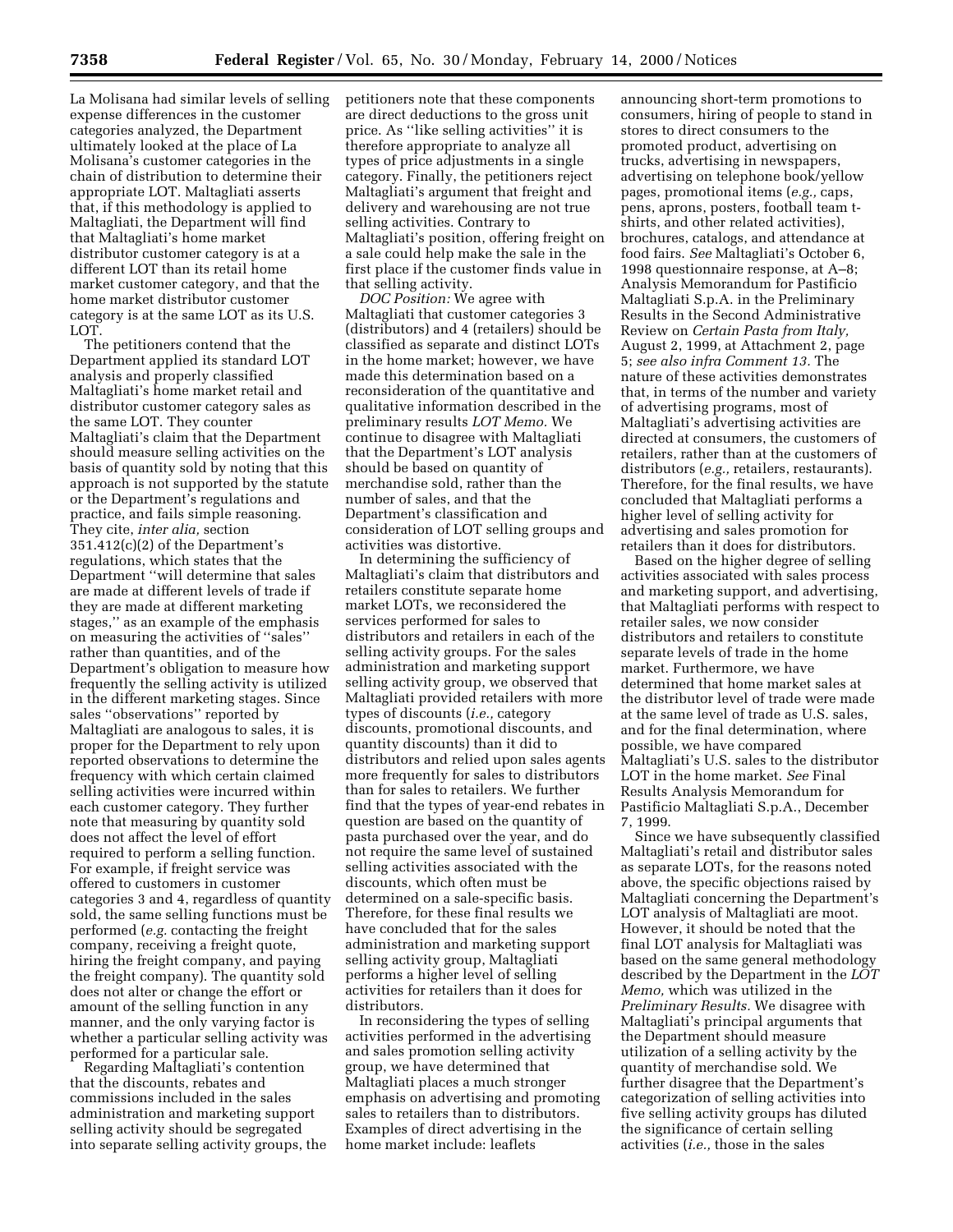administration and marketing support) while other activities, such as freight and warehousing, are not selling activities but rather freight-related activities that occur as a result of the sale. The Department's bases for measuring a company's utilization of claimed selling activities and for categorizing selling activities into selling activity groups are fully explained in the *LOT Memo.*

## Comment 13: Treatment of Advertising Expense

The petitioners argue that Maltagliati's home market advertising expenses are general in nature and should be treated as indirect selling expenses. The petitioners explain that qualifying advertising expenses (*i.e.,* direct advertising) are only those advertising expenses that are directed at the customer's customer. In particular, the petitioners claim that Maltagliati's most significant claimed advertising expense, incurred for an international food exhibition, CIBUS, was not specifically directed to Maltagliati's customers' customers.

Maltagliati explained that the Department verified and found the claimed advertising expenses were aimed at either Maltagliati's distributors' customers (*i.e.,* aimed at retailers), or at the Maltagliati's retailers' customers (*i.e.,* aimed at end users). Therefore, these expenses were specific and direct.

*DOC Position:* We agree with Maltagliati and continue to treat the reported home market advertising as a direct expense. At verification we noted that ''all advertising included as a direct expense appeared to be targeted at Maltagliati's customers' customer.'' *See* Verification of the Questionnaire Response of Pastificio Maltagliati S.p.A. (''Maltagliati'') in the Second Administrative Review of the Antidumping Duty Order of Certain Pasta from Italy, June 22, 1999, at 25, 26. Moreover, we consider the CIBUS fair to be a direct advertising expense because, as we noted at the sales verification, this fair, which was open to the public, was attended by the customers of Maltagliati's customers, including retailers (distributors' customers) and end-users (retailers' customers).

Comment 14: Calculation of Imputed Credit

The petitioners claim that the Department failed to deduct billing adjustments from the home market gross price before calculating the imputed credit expense.

Maltagliati argues that billing errors are usually found and corrected after a customer pays for its purchase. As a result, Maltagliati suggests that taking a credit on this expense is appropriate.

*DOC Position:* We agree with the petitioners. Credit expenses are the costs of financing sales accounts receivables. Imputed credit expenses, therefore, represent the amounts that the Department attributes to theoretical interest expenses incurred between the shipment date and payment date. In this respect, a billing adjustment is only made because a mistake was made in billing. Therefore, in order to accurately calculate imputed credit, it is appropriate to deduct billing adjustments before calculating imputed credit. We note that in the Preliminary Results we deducted billing adjustments from the U.S. gross price before calculating the U.S. imputed credit expense. Therefore, for these final results, we have deducted home market billing adjustments from the gross price before calculating the home market imputed credit expense.

Comment 15: Calculation of Entered Value

The petitioners claim that the Department incorrectly calculated the entered value used to calculate the countervailing duty adjustment by failing to deduct U.S. customer discounts, U.S. duties, and U.S. commissions from the gross price.

Maltagliati argues that entered value is typically based on an F.O.B. price and that only ocean freight and marine insurance should be deducted from the C.I.F. or C & F duty paid price to obtain the F.O.B. price.

*DOC Position:* We agree in part with the petitioners and in part with Maltagliati. Where the actual entered value has not been provided in the U.S. sales response, it is the Department's practice to estimate entered value on an F.O.B. basis. For instance, in *Polyvinyl Alcohol from Taiwan: Final Results of Antidumping Duty Administrative Review,* 63 FR 32810 (June 16, 1998), we estimated the entered value by deducting international movement expenses from the sales value. Since all of Maltagliati's commissions in this review are incurred and paid by the seller and are not part of the actual value of the invoice, we are not deducting the commissions from the gross price to calculate entered value. However, we note that in Maltagliati's case, some of the sales terms are C.I.F. or C & F duty paid. In addition, with regard to discounts, we agree with the petitioners that discounts recorded on the invoice as deductions to the gross unit invoice price should be deducted from the gross unit price for purposes of

determining entered value in order to reflect the actual amount invoiced to the customer. Therefore, for the final results, in addition to deducting ocean freight and marine insurance, we are also deducting U.S. duty and on-invoice discounts from the gross U.S. price to calculate entered value.

Comment 16: Conversion into Proper Unit of Measure

The petitioners argue that the Department failed to convert U.S. advertising expenses to the proper unit of measure.

Maltagliati notes that the Department manually recalculated the U.S. advertising expenses and inserted the correct expense into the SAS program.

*DOC Position:* We agree with Maltagliati. *See* Analysis Memorandum for Pastificio Maltagliati S.p.A. in the Preliminary Results in the Second Administrative Review on Certain *Pasta from Italy,* August 2, 1999, at Attachment 3.

Comment 17: Calculation of General and Administrative Expenses

The petitioners argue that the Department failed to add packing to the total cost of manufacture before calculating G&A expenses for CV.

Maltagliati explains that it is a moot point since no U.S. sales were matched to CV.

*DOC Position:* We agree with the petitioners. Maltagliati calculated its G&A expenses based on a sales denominator that included packing. When this ratio is multiplied by a cost of manufacturing that is exclusive of packing, as was done in the preliminary calculations, the resulting G&A amount is understated. Consequently, for the final results, we have corrected our calculations by adding U.S. packing costs to the revised cost of manufacture before calculating CV.

Comment 18: Calculation of Interest Expense

The petitioners argue that the Department failed to recalculate interest expense, for the purposes of COP and CV, based on the revised cost of manufacture resulting from changes in the cost of semolina that the Department identified at verification.

*DOC Position:* We agree with the petitioners and have recalculated interest expense based on the revised cost of manufacture. Furthermore, for the reasons delineated in *Comment 17,* we have added home market and U.S. packing, respectively, to the total cost of manufacturing before recalculating interest expense for COP and CV.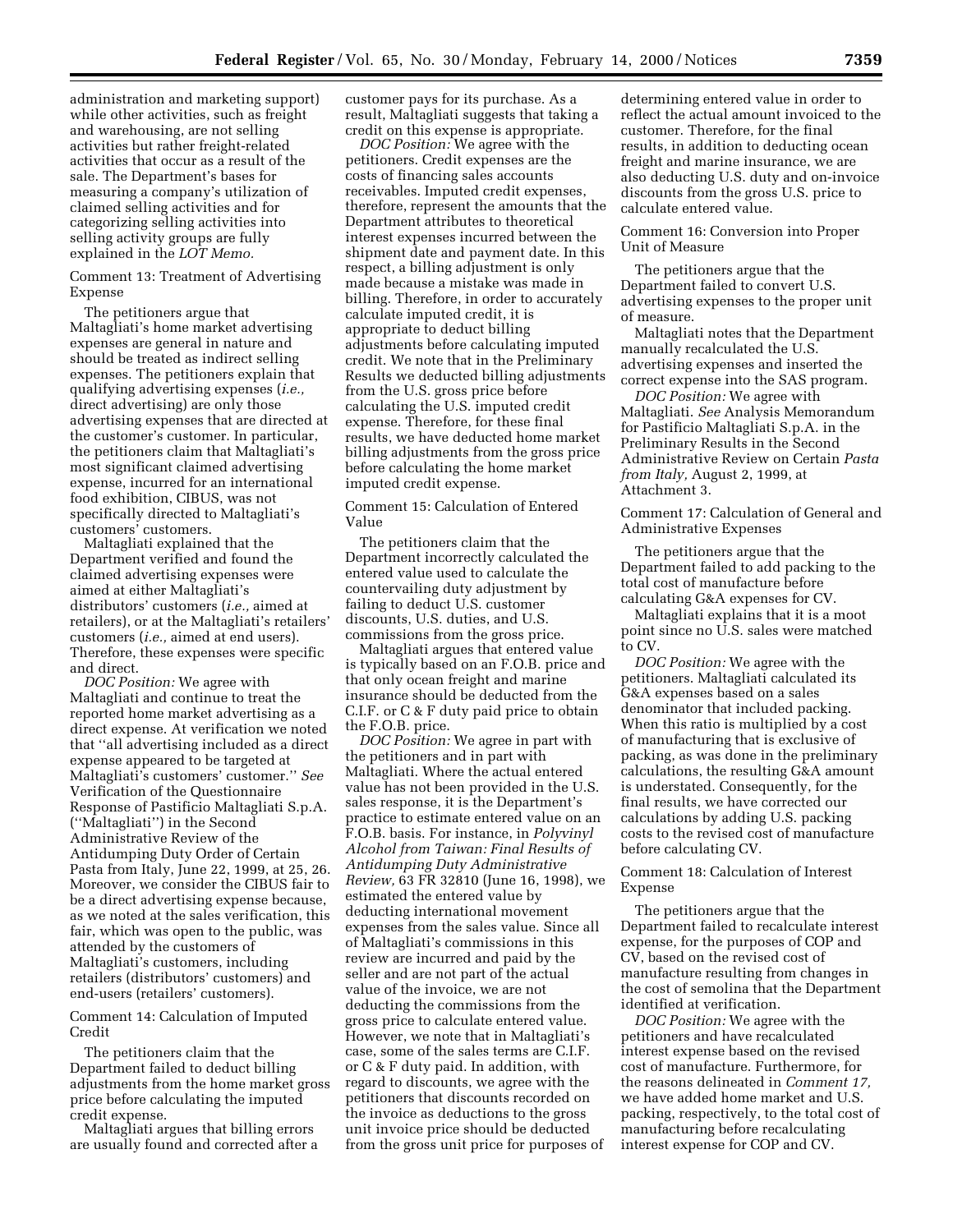## *Rummo*

#### Comment 19: CEP Profit

According to Rummo, in calculating the total net revenue component of the CEP profit, the Department incorrectly converted U.S. quantity from pounds to kilograms. Rummo contends that the effect of multiplying per-unit amounts expressed in U.S. dollars per pound by kilograms instead of pounds overstates the amount of U.S. revenue for each sale. This in turn inflates Rummo's CEP profit ratio because the total revenue amount used to calculate the profit is overstated.

The petitioners claim that, based on the record, it is ambiguous as to whether U.S. quantity is reported in pounds or kilograms. Assuming arguendo that U.S. quantity was reported in pounds, the petitioners note that the Department did not convert U.S. quantity from pounds to kilograms because U.S. quantity was multiplied, not divided, by 2.20462 when calculating total net revenue. Since the Department consistently calculated revenue, selling expenses and movement expenses by multiplying these items by 2.20462, the petitioners argue that the Department should not make any changes to the final margin program.

*DOC Position:* We agree with Rummo that we miscalculated the CEP profit ratio. We disagree, however, with Rummo's assessment that we inadvertently converted U.S. quantity from pounds to kilograms. As the petitioners noted, we multiplied, not divided, U.S. quantity by 2.20462. Therefore, we have corrected the calculation of U.S. revenue, selling expenses, and movement expenses. In addition, we discovered that an error existed in the calculation of U.S. cost of goods sold, in that we did not convert U.S. quantity from pounds to kilograms where the record is clear that U.S. quantity was reported in pounds. Therefore, in the final margin calculation program, we have converted U.S. quantity from pounds to kilograms in the calculation of U.S. cost of goods sold for purposes of determining CEP profit.

Comment 20: U.S. Warehousing Expenses

Rummo argues that the methodology by which the Department calculated the per-unit U.S. warehousing expense is incorrect because it did not account for transshipments between warehouses. The Department had calculated per-unit U.S. warehousing expense by dividing the cost of operating each warehouse by the total quantity of pasta sold from each warehouse. Rummo contends that

since a given warehouse may transfer pasta to another warehouse and incur an expense that is captured in the numerator, the denominator should include the sum of pasta sold out of a warehouse and the quantity of pasta transshipped to another warehouse. The Department's methodology overstated the per-unit warehouse expense for warehouses that transshipped a large quantity of pasta, yet only sold a small quantity of pasta. If the Department disagrees with the above methodology, Rummo suggests that the Department use a simple average for warehousing expense.

The petitioners contend that since Rummo improperly reported warehousing expense as an indirect selling expense instead of a movement expense, the Department should not recalculate warehousing expense using transshipped quantities. Furthermore, the petitioners note that the transshipped quantities were not verified.

*DOC Position:* The Department agrees with Rummo that the methodology used in the *Preliminary Results* overstated certain per-unit warehouse expenses. However, the Department disagrees with Rummo's suggestion to calculate a perunit warehouse expense by dividing total expenses incurred by the sum of quantity sold and transshipments. The warehousing expense should capture expenses incurred only from sold pasta.

Therefore, for the final results, the Department calculated a weightedaverage warehousing expense by dividing the sum of expenses incurred from each warehouse by the total quantity of pasta sold from each warehouse.

Comment 21: Treatment of In-Store Demonstration Expenses

In the *Preliminary Results,* the Department reclassified in-store demonstration expenses, reported by Rummo as indirect selling expenses, as direct selling expenses because such expenses were aimed at Rummo's customers' customer. Rummo argues that in-store demonstration expenses are properly classified as indirect selling expenses. Although Rummo pays a fee to a company to perform in-store demonstrations, Rummo has no control over whether any demonstrations are actually performed. Thus, Rummo claims that it is improper to treat these expenses as ''advertising'' expenses when Rummo is uncertain as to whether the funds were even used for advertising.

The petitioners assert that Rummo would not pay a fee to a company unless it received some service in

return. Otherwise, Rummo would renegotiate its agreement in order to exclude these fees. Moreover, these fees should be classified as direct expenses since they are aimed at the customers of Rummo's customers.

*DOC Position:* We agree with the petitioners. Rummo never claimed in its responses that it paid a fee to a company for in-store demonstrations without certain knowledge as to whether the instore demonstrations actually occurred. Section 351.410(d) of the Department's regulations defines expenses that are assumed by the seller on behalf of the buyer as ''assumed expenses'' or ''assumptions'' which are treated as direct selling expenses. For this reason, an assumption of the advertising expense to a customer's customer is often referred to as ''direct advertising'' and is treated as a direct expense. *See Notice of Final Results and Antidumping Duty Administrative Review: Antifriction Bearings (Other Than Tapered Roller Bearings) and Parts Thereof From France, Germany, Italy, Japan, Singapore, and the United Kingdom,* 62 FR 2102 (January 15, 1997) (Comment 5); *see also Antidumping Duties; Countervailing Duties; Proposed Rule,* 61 FR 7308, 7346–47 (1996). Therefore, we are continuing to treat instore demonstration expenses as direct selling expenses.

#### **Final Results of Review**

As a result of our review, we determine that the following margins exist for the period July 1, 1997 through June 30, 1998:

| Manufacturer/Exporter | Margin (percent)  |
|-----------------------|-------------------|
| Corex                 | zero              |
| De Cecco              | 0.44 (de minimis) |
| La Molisana           | 15.71             |
| Maltagliati           | 14.99             |
| Pallante              | 3.44              |
| Puglisi               | 0.19 (de minimis) |
| Rummo                 | 241               |

The Department shall determine, and the United States Customs Service shall assess, antidumping duties on all appropriate entries. In accordance with 19 CFR 351.212(b)(1), we have calculated importer-specific assessment rates by aggregating the dumping margins calculated for all U.S. sales to each importer and dividing this amount by the estimated entered value of the same merchandise. We will direct the United States Customs Service to assess antidumping duties on appropriate entries by applying the assessment rate to the entered value of the merchandise entered during the POR, except where the assessment rate is zero or *de minimis* (*see* 19 CFR 351.106(c)(2)).